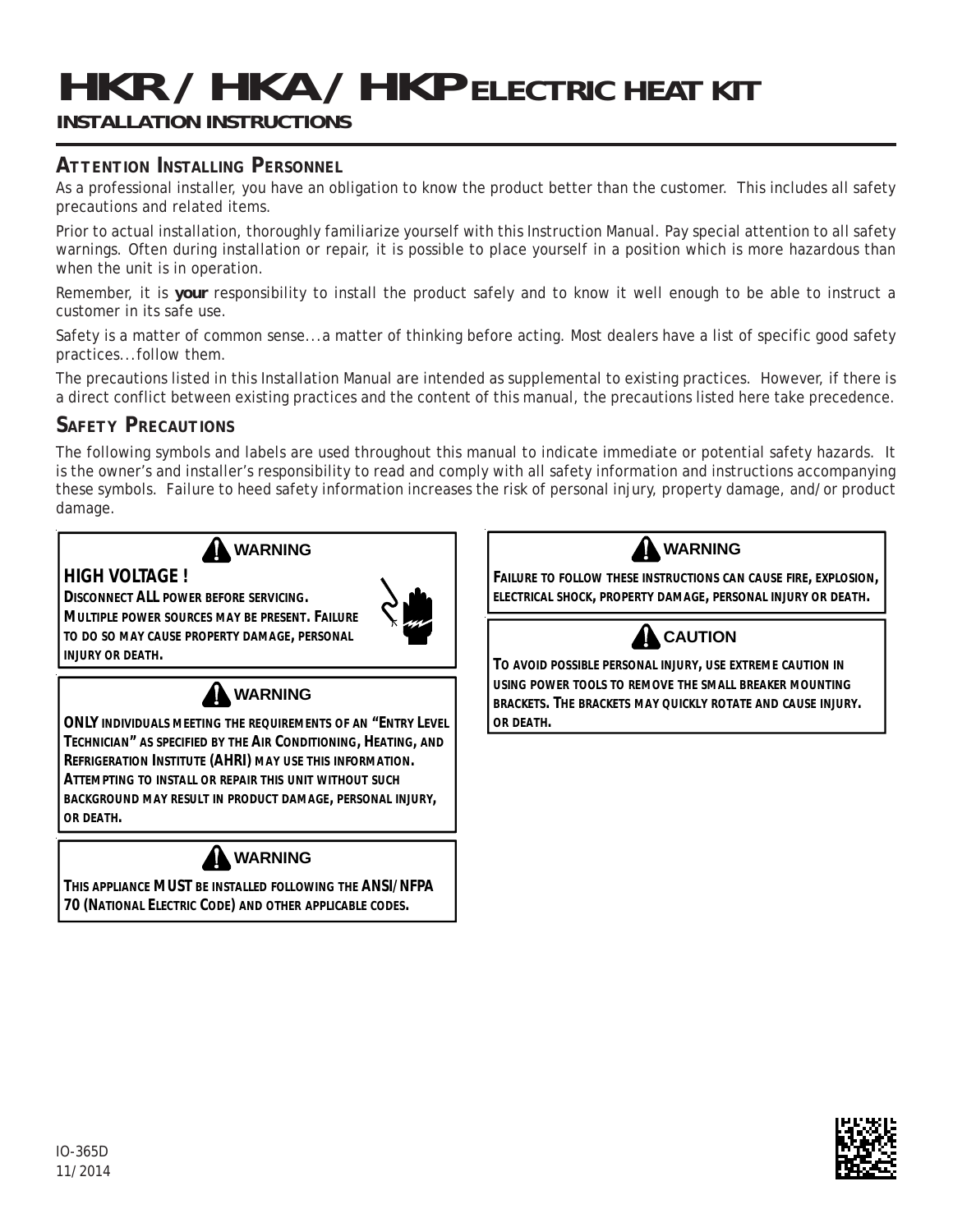

# *SHIPPING INSPECTION*

All units are securely packed in shipping containers tested according to International Safe Transit Association specifications. The carton must be checked upon arrival for external damage. If damage is found, a request for inspection by carrier's agent must be made in writing immediately.

Inspect the kit carefully on arrival for damage and bolts or screws which may have come loose in transit. In the event of damage the consignee should:

- 1. Make a notation on delivery receipt of any visible damage to shipment or container.
- 2. Notify carrier promptly and request an inspection.
- 3. With concealed damage, carrier must be notified as soon as possible preferably within five days.
- 4. File the claim with the following support documents within a nine month statute of limitations.
- Original or certified copy of the Bill of Lading, or indemnity bond.
- Original paid freight bill or indemnity in lieu thereof.
- Original or certified copy of the invoice, showing trade and other discounts or reductions.
- Copy of the inspection report issued by carrier's representative at the time damage is reported to carrier.

The carrier is responsible for making prompt inspection of damage and for a thorough investigation of each claim. The distributor or manufacturer will not accept claims from dealers for transportation damage.

## *STANDARD AIR HANDLER INSTALLATION*

- **NOTE:** When installing in a garage, the element MUST be at least 18" above the floor.
- 1. Remove the upper access panel from the air handler.
- 2. Remove the block-off plate from the air handler.
- 3. Slide the heater kit into the slot following the direction of airflow decal attached to the heater faceplate and secure using the screws previously removed. **TO AVOID PROPERTY DAMAGE OR PERSONAL INJURY DUE TO FIRE, USE**



**TO PREVENT PERSONAL INJURY OR DEATH WHEN INSTALLING IN A GARAGE, THE ELEMENT MUST BE AT LEAST 18" ABOVE THE FLOOR.**



**ONLY COPPER CONDUCTORS.**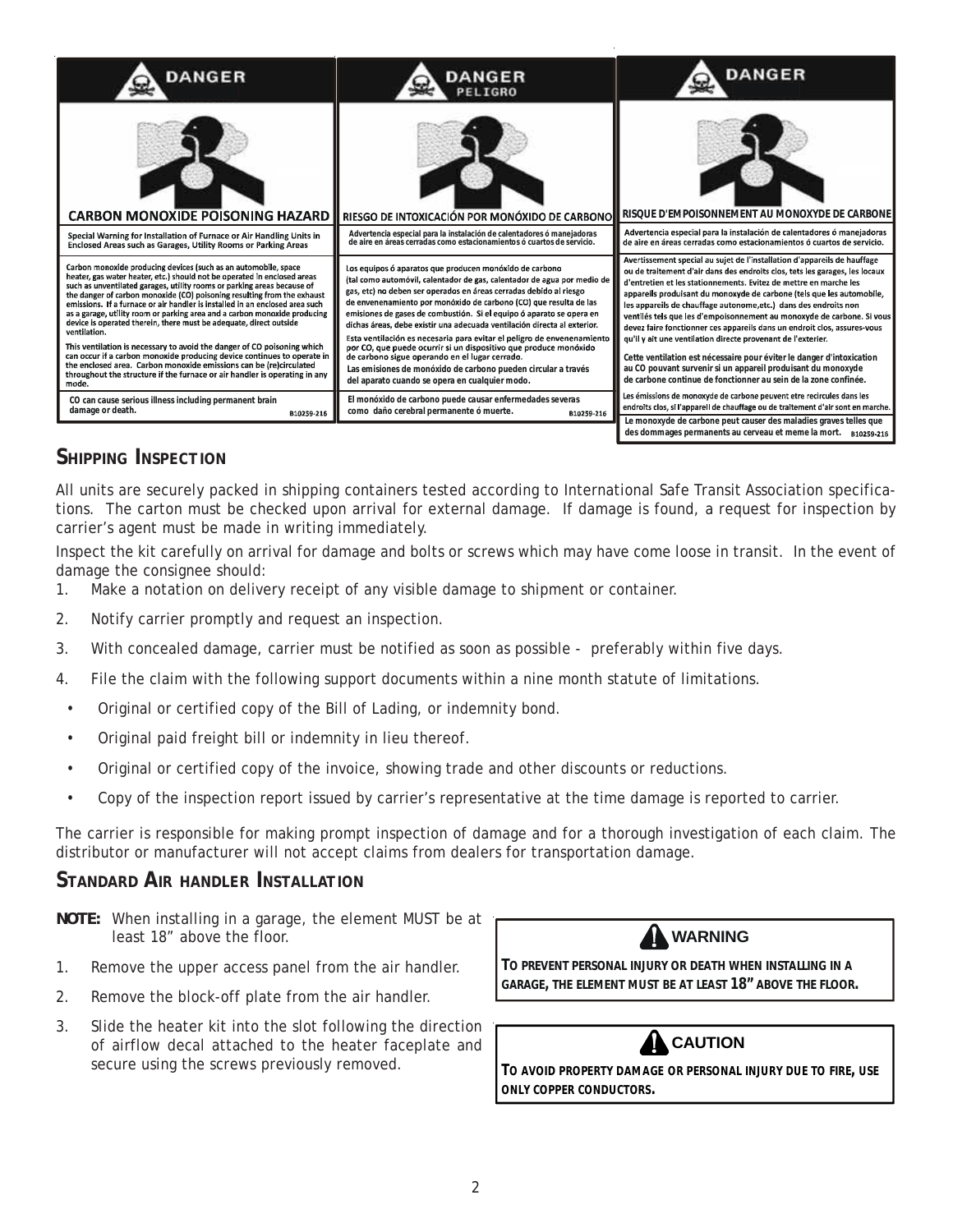## **Steps 4 through 7 and 10 pertain to kits that contain circuit breakers.**

- 4. Remove the circuit breaker mounting bracket, leaving the circuit breakers connected.
- 5. *AR, ARUF, ARPF, AEPF, ASPF, AVPTC, MBVC, MBE and MBR models.* Mount the circuit breaker mounting bracket as shown using the supplied screws. Insert two of the screws through the blower deck from the blower side. Insert the remaining

screws in the holes provided on the upper right side of the

**NOTE:** HKA-15C replaces HKR-15C and HKA-20C replaces HKR-20C in air handlers.

6. Insert the breaker with OFF position oriented down.

jacket.

**NOTE:** In the horizontal position, the direction does not matter. In some cases, it will be easier to wire the breakers before reinserting them into the mounting bracket.

- 7. Insert power leads into the lugs provided on the circuit breaker and tighten. **The power leads MUST be routed through a strain relief as they enter the cabinet.**
- 8. Remove the multi-pin connector with the jumper wire and discard. Insert the one contained in the kit. It can be inserted in one position only.
- 9. Insert the provided ground wire into the lug(s).
- 10. Break out the appropriate area of the plastic circuit breaker cover on the access panel on the air handler. Rotate if necessary.
- 11. Replace panel and check operation.
- 12. Apply the wiring diagram over the one found on the air handlers. On the "AVPTC and MBVC" Airhandler wiring diagram which is included, mark an "X" on the wiring diagram according to the number of Heater Element rows installed.
- 13. If installing an HKA heater kit on a unit that only has the corresponding HKR heater kit shown on the serial plate, use a permanent marker to add the HKA model to the serial plate (the data is the same as the HKR). If the corresponding HKR model number is not on the serial plate, the heater kit cannot be used.

# *THREE-PHASE UNIT INSTALLATION*

- 1. Follow steps 1 through 4 from *"Standard Air Handler Installation"* section.
- 2. Using the two 1" screws provided, mount the terminal block on the right hand side of the heater panel on the airhandler (mounting holes are provided).
- 3. Wire the terminal block leads to the transformer as per the wiring diagram.
- 4. Insert single phase power leads into lugs provided on the terminal block and tighten.
- 5. Insert three-phase power leads into lugs provided on the contactor and tighten. **The power leads MUST be routed through a strain relief as they enter the cabinet.**
- 6. Follow steps 9, 10, 11 and 12 from *"Standard Air Handler Installation"* section.





**DISCONNECT ALL POWER BEFORE SERVICING. MULTIPLE POWER SOURCES MAY BE PRESENT. FAILURE TO DO SO MAY CAUSE PROPERTY DAMAGE, PERSONAL INJURY OR DEATH.**









**PROVIDED AT THE SUPPLY WIRE ENTRANCE.**

**STRAIN RELIEF AND CONDUCTOR PROTECTION MUST BE**

**HIGH VOLTAGE !**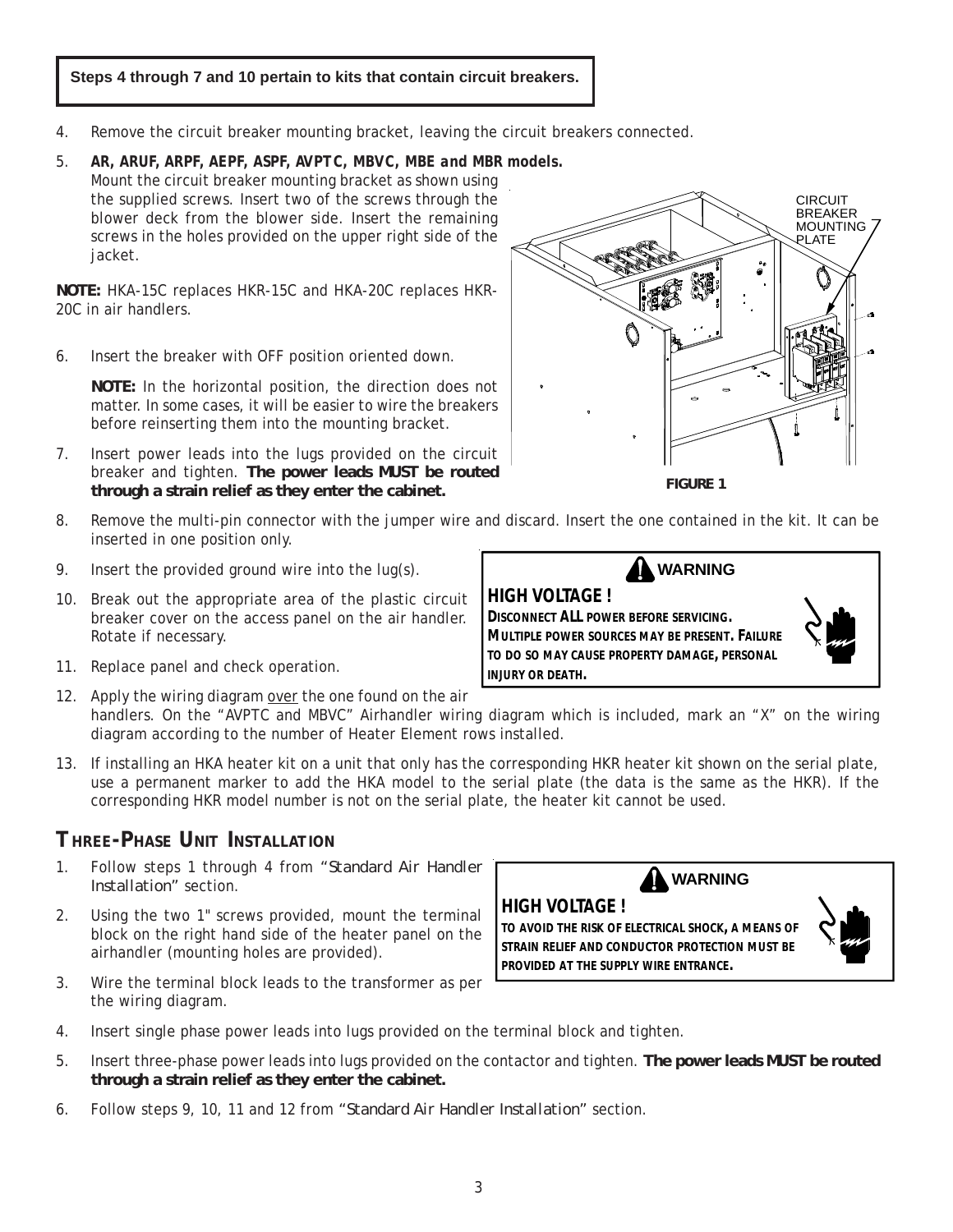# *"H" SERIES PACKAGE UNIT INSTALLATION*

- **NOTE:** A separate power supply is required for the HKR/HKP heater kits.
- 1. Disconnect all power to the unit, both indoor and outdoor.
- 2. Remove the control box cover and blower panel.
- 3. Remove cover to the electric heat kit box.
- 4. Break out appropriate knockout for electric heat kit based on kW of element (# of elements).
- 5. Remove heater kit from packaging.
- 6. Remove screws attaching contactors (quantity 2) to horseshoe contactor plates (Figure 2).

7. Remove four (4) screws attaching the horseshoe contactor bracket and lift off of heater kit plate (Figure 3).

## **HIGH VOLTAGE ! A** WARNING

**TO AVOID THE RISK OF ELECTRICAL SHOCK, A MEANS OF STRAIN RELIEF AND CONDUCTOR PROTECTION MUST BE PROVIDED AT THE SUPPLY WIRE ENTRANCE.**



**FIGURE 2**



**FIGURE 3**

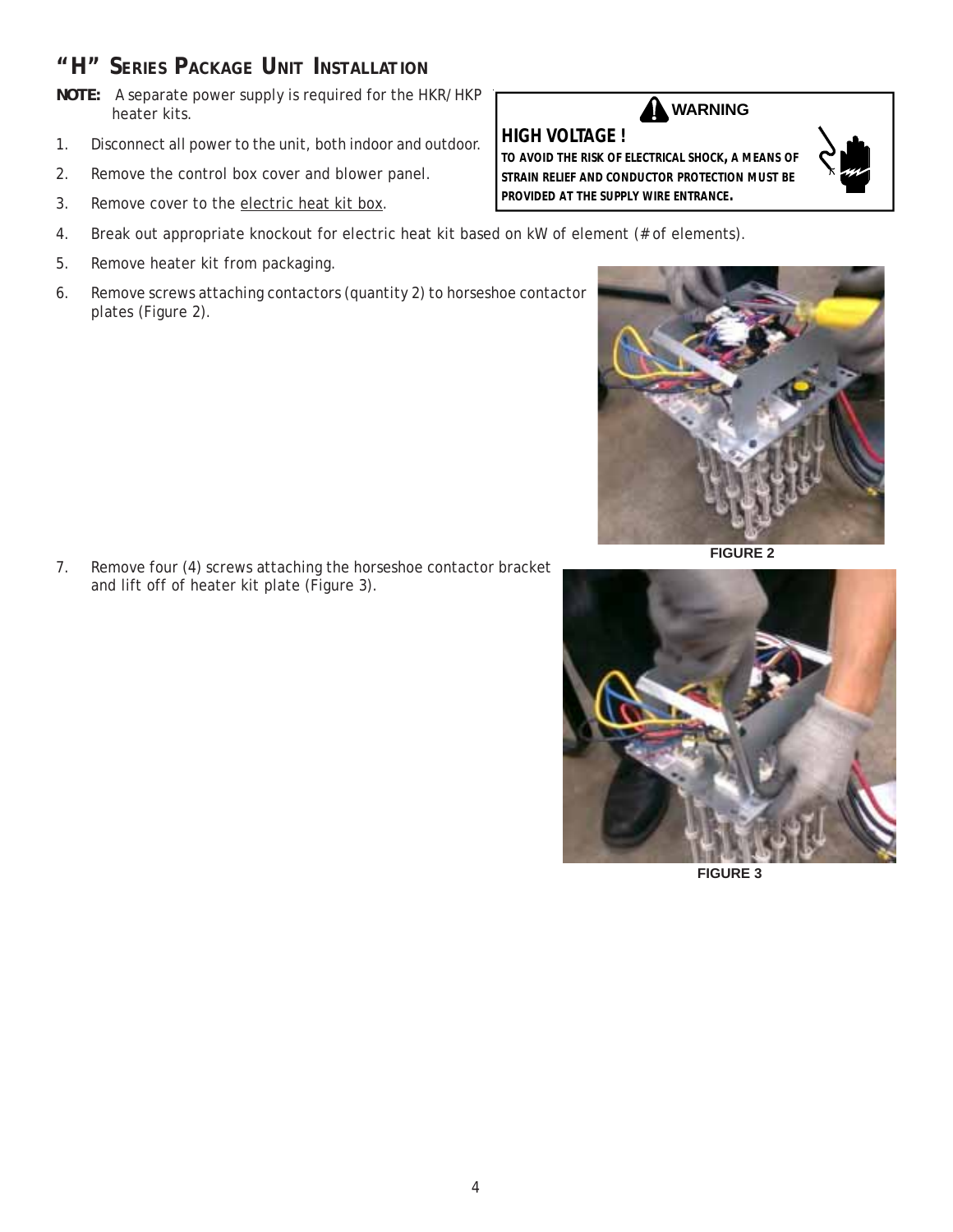- 8. Attach contactors to included "H" model vertical contactor plate (Figure 4). Ensure contactor lugs are pointed inward towards each other.
- 9. Slide the heater kit into the slot following the direction of airflow decal for package unit operation attached to the heater faceplate and secure with screws provided.



**FIGURE 4**

- 10. Install two of the four mounting screw on heaterkit (Figure 5).
- 11. Place vertical contactor bracket behind corner post.
- 12. Secure vertical contactor plate and heater kit to unit using remaining two mounting screws.

#### **NOTE: Steps 13 and 16 pertain to kits** *that contain circuit breakers.*

13. Attach the circuit breaker mounting bracket inside the top left corner of the electric heat kit box (Figure 6). Ensure the breaker is oriented with OFF position to the left. Remove the two (2) sheet metal screws prior to installation and re-attach as shown in Figure 7.

**NOTE:** In some cases, it will be easier to wire the breakers BEFORE inserting them into the electric heat kit box. If rewiring is desired, reference the included wiring diagram to ensure correct wiring.

- 14. Insert the power leads into the lugs provided on the circuit breaker or terminal block and tighten. Ensure the power leads are routed through the outer cabinet with a watertight electrical connector, sized appropriately for the electrical power supply (see NEC, National Electric Code).
- 15. Remove the protection plug (male plug) and discard. Insert the one provided in the electric heat kit. It can be inserted in one position only.
- 16. Insert the ground wire into the lug(s) provided for that purpose.
- 17. Break out the appropriate area of the electric heat kit cover previously removed for the circuit breaker provided in the heater kit and replace electric heat kit cover.



**FIGURE 5**



**FIGURE 6**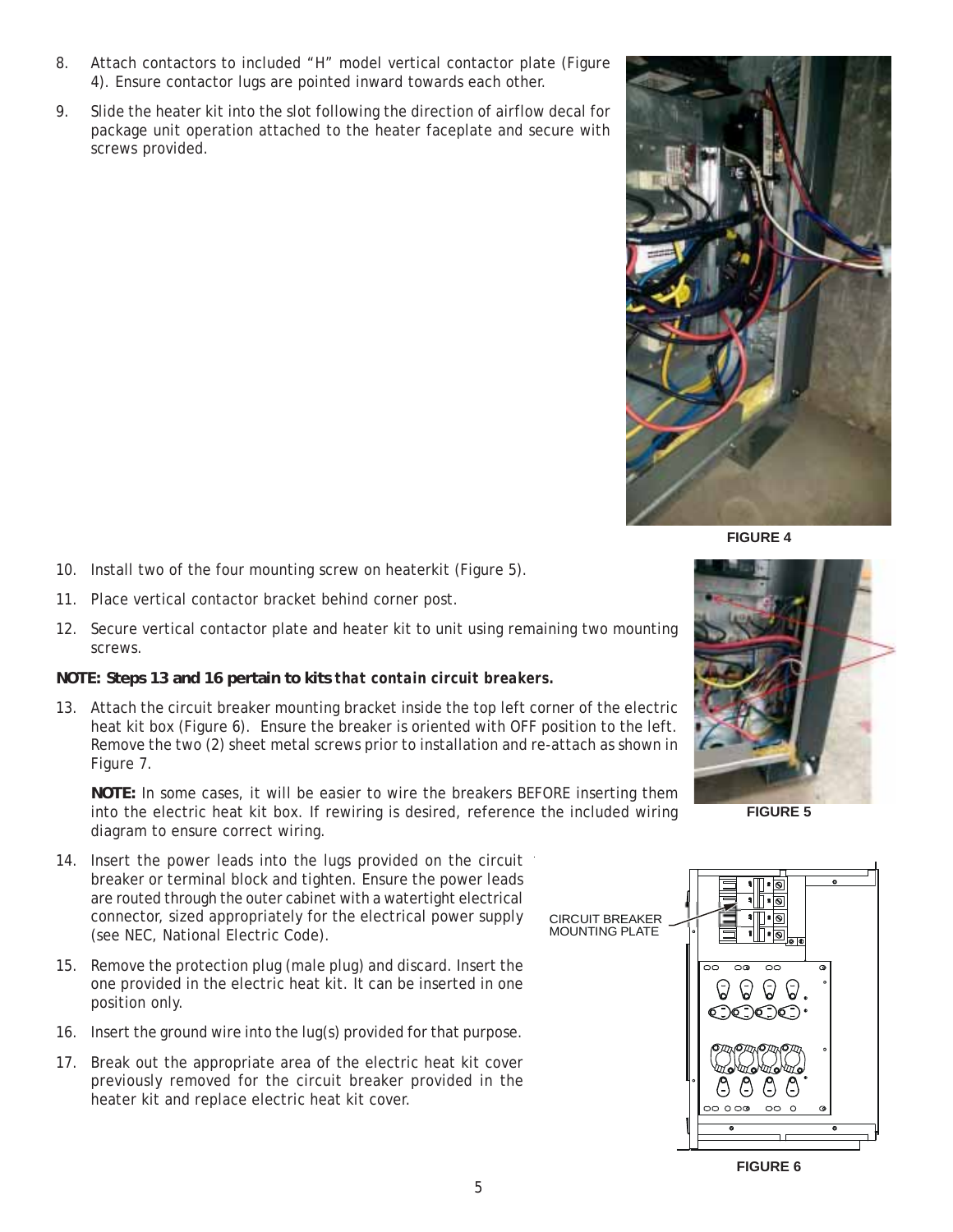**NOTE:** To replace the electric heat kit cover, slightly tip the cover and insert only the notches under the flanges on the top and bottom of the box. Secure with screws. See Figure 7.

- 18. Ensure breaker is in the ON position. Replace blower panel cover and check operation through the room thermostat.
- 19. RESTORE POWER.
- 20. Apply the provided wiring diagram for package unit models adjacent to the wiring diagram supplied on the inside of the unit control box cover.
- 21. When proper operation is ensured, replace the control box cover and resume normal operation.

### **NOTE:** *In Package Units:*

HKP-05C replaces HKR-05C HKP-10C replaces HKR-10C

HKP-15C replaces HKR-15C HKP-20C replaces HKR-20C

22. If installing an HKP heater kit on a unit that only has the corresponding HKR heater kit shown on the serial plate, use a permanent marker to add the HKP model to the serial plate (the data is the same as the HKR). If the corresponding HKR model number is not on the serial plate, the heater kit can not be used.

# *"M" SERIES PACKAGE UNIT INSTALLATION*

- **NOTE:** A separate power supply is required for the HKR heater kits.
- 1. Disconnect all power to the unit, both indoor and outdoor.
- 2. Remove control box door.
- 3. Remove blower door.
- 4. Locate heater box. Remove the two screws holding the heater box cover in place (Figure 8).
- 5. Remove the two screws holding the rear mounting plate. Note the orientation of the heater box covers for reassembly.

#### 6. *Three-Phase HKR Kits only*

Remove the contactor from the HKR mounting bracket, leaving the wires connected. Attach contactor to rear mounting plate as shown in Figure 9.



**WARNING**



**DISCONNECT ALL POWER BEFORE SERVICING. MULTIPLE POWER SOURCES MAY BE PRESENT. FAILURE TO DO SO MAY CAUSE PROPERTY DAMAGE, PERSONAL**

**INJURY OR DEATH.**





**FIGURE 8**



**FIGURE 9**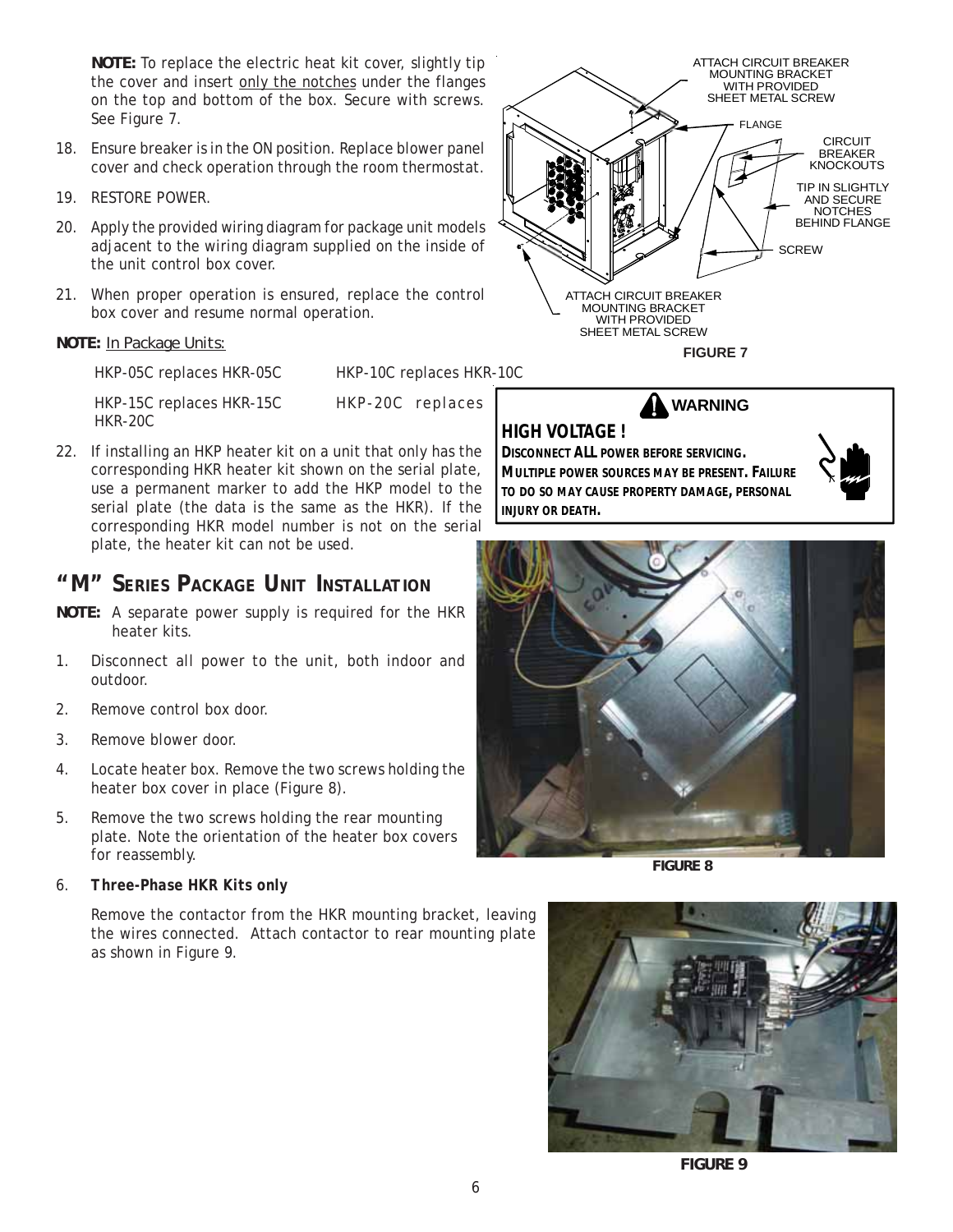7. Install heater element(s) with the four (4) pointed screws included in the unit literature bag. Note the air flow direction label located on the heater element base shown in Figure 10. Orient the heating element base to match airflow direction on package unit blower assembly. Ensure scews attaching horseshoe contactor plate fit into relief cuts of package unit.



**FIGURE 10**

#### 8. *Single Phase HKR Kits only*

Mount the breaker (or terminal block) to the rear mounting plate using the four (4) blunt tip screws included in the unit literature bag. The screw heads should all be located on the outside of the mounting plate as shown in Figure 11.

- 9. Locate the 9-pin harness in the unit and remove the male plug.
- 10. Connect the 9-pin plug from the unit to the 9-pin plug in the heater kit.
- 11. Feed the 9-pin harness wires through the rubber grommet, and feed the HKR wires through the plastic bushing in the rear mounting plate. See Figure 12. Ensure 6 gauge wires are going through heater kit cover holes. Tuck excess into side of unit and route wires over top of horshoe plate.
- 12. Install rear mounting plate with the two (2) screws removed in step 5.
- 13. Connect the line voltage leads to the breaker(s), terminal block, or contactor as applicable.
- 14. If heat kit includes breakers, remove rectangular knockout(s) from outside cover as required for access.
- 15. Install the cover with the two (2) screws removed in step 4, routing the line voltage wires through the rubber grommet as shown in Figure 13.
- 16. Install control box door and blower door.
- 17. Reconnect power and test.
- **NOTE:** *In Package Units:*

HKP-05C replaces HKR-05C HKP-10C replaces HKR-10C

HKP-15C replaces HKR-15C HKP-20C replaces HKR-20C

**NOTE:** If installing an HKP heater kit on a unit that only has the corresponding HKR heater kit shown on the serial plate, use a permanent marker to add the HKP model to the serial plate (the data is the same as the HKR). If the corresponding HKR model number is not on the serial plate, the heater kit can not be used.

**FIGURE 11**



**FIGURE 12**



**FIGURE 13**